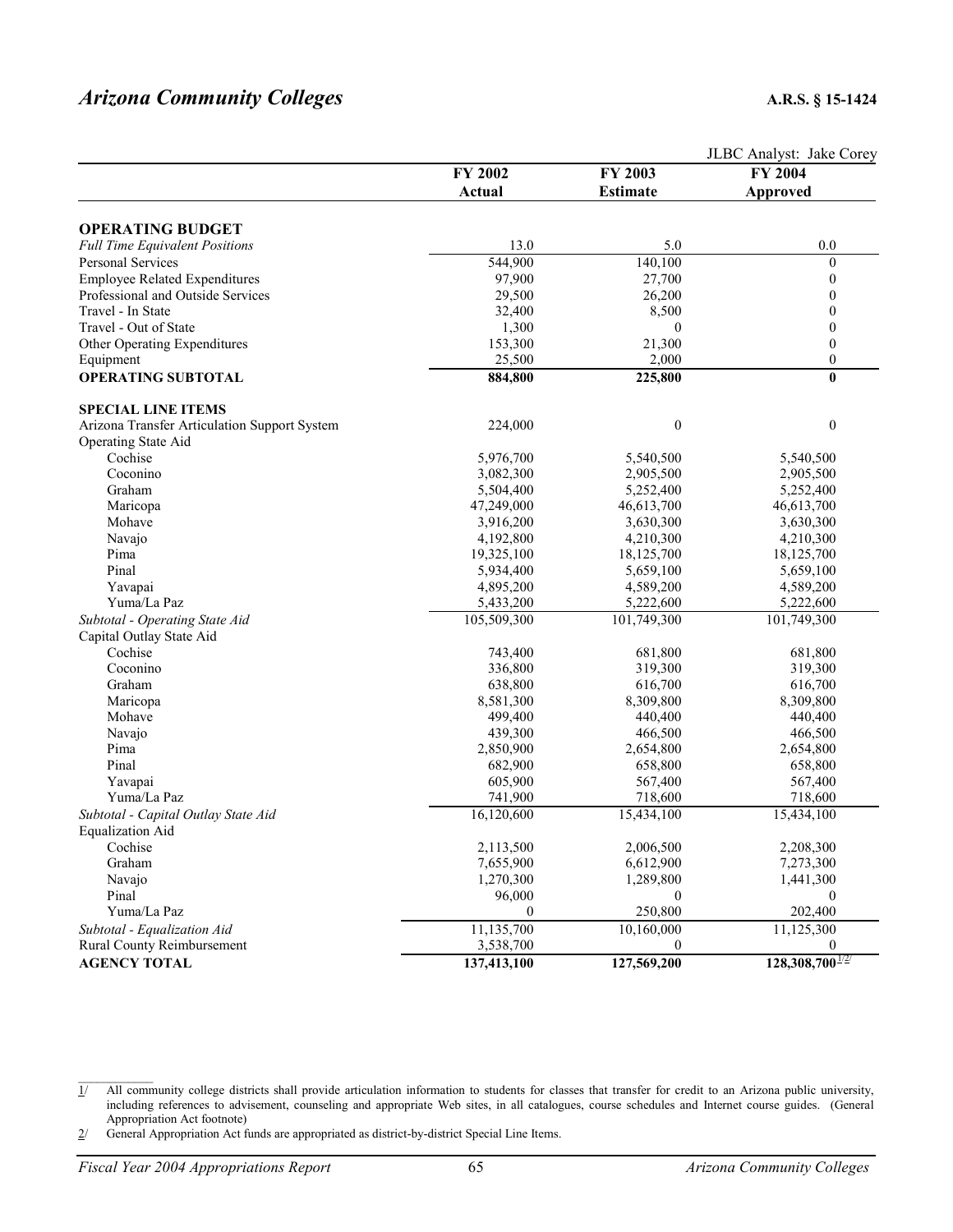|                                      | <b>FY 2002</b><br>Actual | <b>FY 2003</b><br><b>Estimate</b> | <b>FY 2004</b><br>Approved |  |
|--------------------------------------|--------------------------|-----------------------------------|----------------------------|--|
| <b>FUND SOURCES</b>                  |                          |                                   |                            |  |
| General Fund                         | 137,240,100              | 127,569,200                       | 128,308,700                |  |
| Other Appropriated Funds             |                          |                                   |                            |  |
| Community College Certification Fund | 173,000                  | 0                                 | $\theta$                   |  |
| SUBTOTAL - Other Appropriated Funds  | 173,000                  |                                   | $\theta$                   |  |
| <b>AGENCY TOTAL</b>                  | 137,413,100              | 127,569,200                       | 128,308,700                |  |

**AGENCY DESCRIPTION** *— The Arizona community college system is comprised of 10 college districts. Arizona's community colleges provide programs and training in the arts, sciences and humanities, and vocational education leading to an Associates degree, Certificate of Completion, or transfer to a Baccalaureate degree-granting college or university.*

|                                                            | FY 2002       | FY 2002   | FY 2003       | FY 2004       |
|------------------------------------------------------------|---------------|-----------|---------------|---------------|
| <b>PERFORMANCE MEASURES</b>                                | Appropriation | Actual    | Appropriation | Appropriation |
| $\bullet$ % of upper-division students at universities who |               |           |               |               |
| transfer from an Arizona Community College with 12         |               |           |               |               |
| or more credits                                            | 40            | 48        | 40            | 48            |
| $\bullet$ % of students who transfer to Arizona public     |               |           |               |               |
| universities without loss of credits                       | 85            | <b>NA</b> | 95            | 96            |
| • No. of applied Baccalaureate programs                    |               |           |               |               |
| collaboratively developed with universities                | 10            | 6         | 12            | 8             |
| • % of community college campuses that offer 2-way         |               |           |               |               |
| interactive TV courses                                     | 85            | 100       | 100           | 100           |
| $\bullet$ % of students completing vocational education    |               |           |               |               |
| programs who enter jobs related to training                | 88            | NA        | 90            |               |
|                                                            |               |           |               |               |

**Comments:** The community colleges did not submit information for any measure labeled as "NA."

**Operating Budget** — The approved amount includes a General Fund decrease of \$(225,800) below FY 2003 due to the elimination of the State Board of Directors for Community Colleges. The Education Omnibus Reconciliation Bill (ORB) (Laws 2003, Chapter 264) eliminates the State Board. The responsibilities of the State Board will be assigned to other governmental bodies. *(See Additional Legislation for more information.)*

## *Special Line Items*

**Arizona Transfer Articulation Support System (ATASS)** — Effective July 1, 2002, this Special Line Item was transferred to the Arizona Board of Regents pursuant to Laws 2002, Chapter 327, Section 65. ATASS funding supports a joint initiative of the community colleges and universities to facilitate better course transfer articulation and to develop a shared statewide student and financial information database for enhancing reporting and accountability. The approved appropriation is funded from the General Fund.

**Operating State Aid — These Special Line Items provide** each community college district with funds for continuing operating and maintenance expenses pursuant to A.R.S. § 15-1466. The approved appropriations are funded from the General Fund.

The approved amount includes \$101,749,300 in FY 2004. This amount is unchanged from FY 2003. (The Operating State Aid formula would have required a FY 2004 increase of \$5,053,100 above FY 2003. The Education ORB, however, notwithstands the formula for FY 2004 and provides that the amount for Operating State Aid will be specified in the General Appropriation Act.)

The Operating State Aid formula adjusts state aid in an amount that reflects only growth in the full-time student equivalent (FTSE) enrollment count. This enrollment adjustment is calculated by multiplying the increase in the most recent year's actual FTSE for each district by the average state aid per FTSE appropriated in the current fiscal year. (For FY 2004, the last actual data was from FY 2002.) The formula "holds harmless" districts with declining FTSE enrollment as the formula *does not* adjust state aid downward for these districts. Audited enrollment is 102,573 FTSE and grew by 4,985 FTSE, or 5.1%.

**Capital Outlay State Aid** — These Special Line Items provide the community college districts with funds for capital land, building, and equipment needs pursuant to A.R.S. § 15-1464. The approved appropriation is funded from the General Fund.